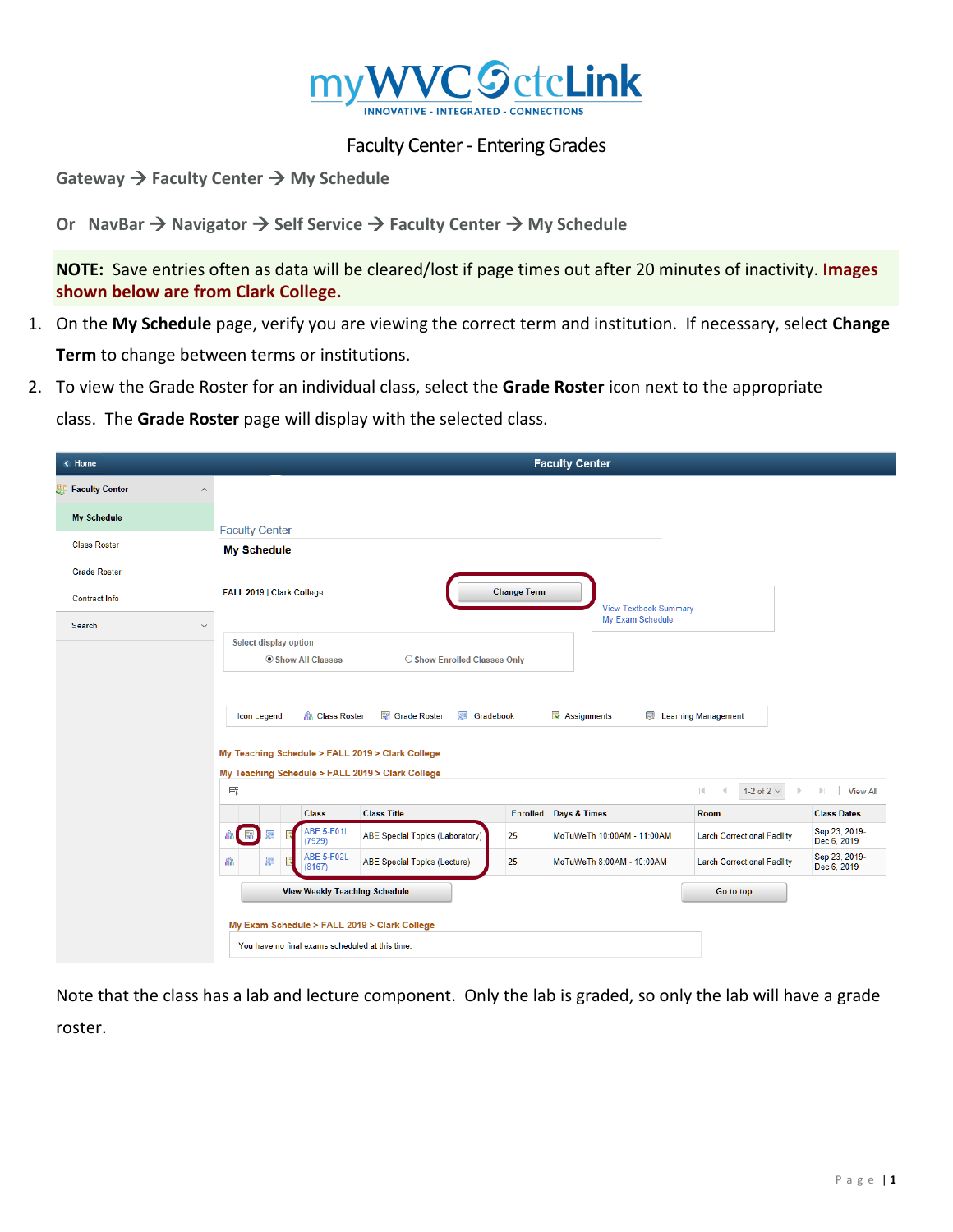3. On the **Grade Roster** page, change between classes by selecting **Change Class.** The **My Schedule** page will display to allow a different class to be selected. Ignore the message at the top.

|                                                                         |                                                                                                                                                                                                                          |                                | View FERPA Statement    |
|-------------------------------------------------------------------------|--------------------------------------------------------------------------------------------------------------------------------------------------------------------------------------------------------------------------|--------------------------------|-------------------------|
|                                                                         |                                                                                                                                                                                                                          |                                |                         |
| cleared.                                                                | You keep a tinsaved data on this page. Ivariant to take a seminks are temporarily disabled as the entering<br>your data and same to re-enable. To exit without saving, click 'enable tabs & linke' Consaved data will be | <b>Enable Tabs &amp; Links</b> |                         |
|                                                                         |                                                                                                                                                                                                                          |                                |                         |
|                                                                         |                                                                                                                                                                                                                          |                                |                         |
|                                                                         |                                                                                                                                                                                                                          |                                |                         |
| FALL 2019   Regular Academic Session   Clark College   Academic Career  |                                                                                                                                                                                                                          |                                |                         |
|                                                                         |                                                                                                                                                                                                                          |                                |                         |
| $\triangledown$                                                         |                                                                                                                                                                                                                          |                                | <b>Change Class</b>     |
| ABE 5 - F01L (7929)                                                     |                                                                                                                                                                                                                          |                                |                         |
| Adult Basic Education Special Topics - ABE/GED Instruction (Laboratory) |                                                                                                                                                                                                                          |                                |                         |
| <b>Days and Times</b>                                                   | Room                                                                                                                                                                                                                     | Instructor                     | <b>Dates</b>            |
| MoTuWeTh 10:00AM-11:00AM                                                | <b>Larch Correctional Facility</b>                                                                                                                                                                                       |                                | 09/23/2019 - 12/06/2019 |

Make sure you select Final Grade and Not Reviewed.

 $\mathbf{r}$ 

| <b>Display Options</b>                       | <b>Grade Roster Action</b>    |  |             |
|----------------------------------------------|-------------------------------|--|-------------|
| ■ Display Unassigned Roster Type Final Grade | *Approval Status Not Reviewed |  | <b>Save</b> |

4. To enter grades, select the appropriate grade from the drop-down box, or simply type in the grade.

| $\blacktriangleright$<br>1-20 of 22<br>霉<br>М<br>▶<br>Q<br>$\triangleleft$ |                      |                        |                        |                        |                                             |                                |                                                                       |          |                    |
|----------------------------------------------------------------------------|----------------------|------------------------|------------------------|------------------------|---------------------------------------------|--------------------------------|-----------------------------------------------------------------------|----------|--------------------|
|                                                                            | <b>Student Grade</b> | <b>Transcript Note</b> |                        |                        |                                             |                                |                                                                       |          |                    |
|                                                                            | ID                   | <b>Name</b>            | <b>Roster</b><br>Grade | <b>Hicial</b><br>trade | <b>Last Date</b><br>of<br><b>Attendance</b> | <b>Grading</b><br><b>Basis</b> | <b>Program and Plan</b>                                               | Level    | <b>Early Alert</b> |
|                                                                            | 201                  |                        | А                      |                        |                                             | <b>GRD</b>                     | Non-Award Seeking -<br>Non-degree - Job upgrade                       | Freshman | Submit<br>Alert    |
| $\overline{2}$                                                             | 201                  |                        | $A -$<br>B             |                        |                                             | <b>GRD</b>                     | Non-Award Seeking -<br>Non-degree - Job upgrade                       | Freshman | Submit<br>Alert    |
| 3                                                                          | 201                  |                        | $B+$<br>$B -$<br>Ċ     |                        |                                             | <b>GRD</b>                     | Non-Award Seeking -<br>Non-degree - Job upgrade                       | Freshman | Submit<br>Alert    |
| 4                                                                          | 20                   |                        | $C+$<br>$C-$<br>D      |                        |                                             | <b>GRD</b>                     | Non-Award Seeking -<br>Non-degree - Other/Non-degree - Job<br>upgrade | Freshman | Submit<br>Alert    |
| 5                                                                          | 20                   |                        | D+<br>F                |                        |                                             | <b>GRD</b>                     | Non-Award Seeking -<br>Non-degree - Job upgrade                       | Freshman | Submit<br>Alert    |
| 6                                                                          | 20                   |                        | P<br>W                 |                        |                                             | <b>GRD</b>                     | Non-Award Seeking -<br>Non-degree - Job upgrade                       | Freshman | Submit<br>Alert    |
|                                                                            |                      |                        |                        |                        |                                             | <b>GRD</b>                     | Non-Award Seeking -<br>Non-degree - Job upgrade                       | Freshman | Submit<br>Alert    |